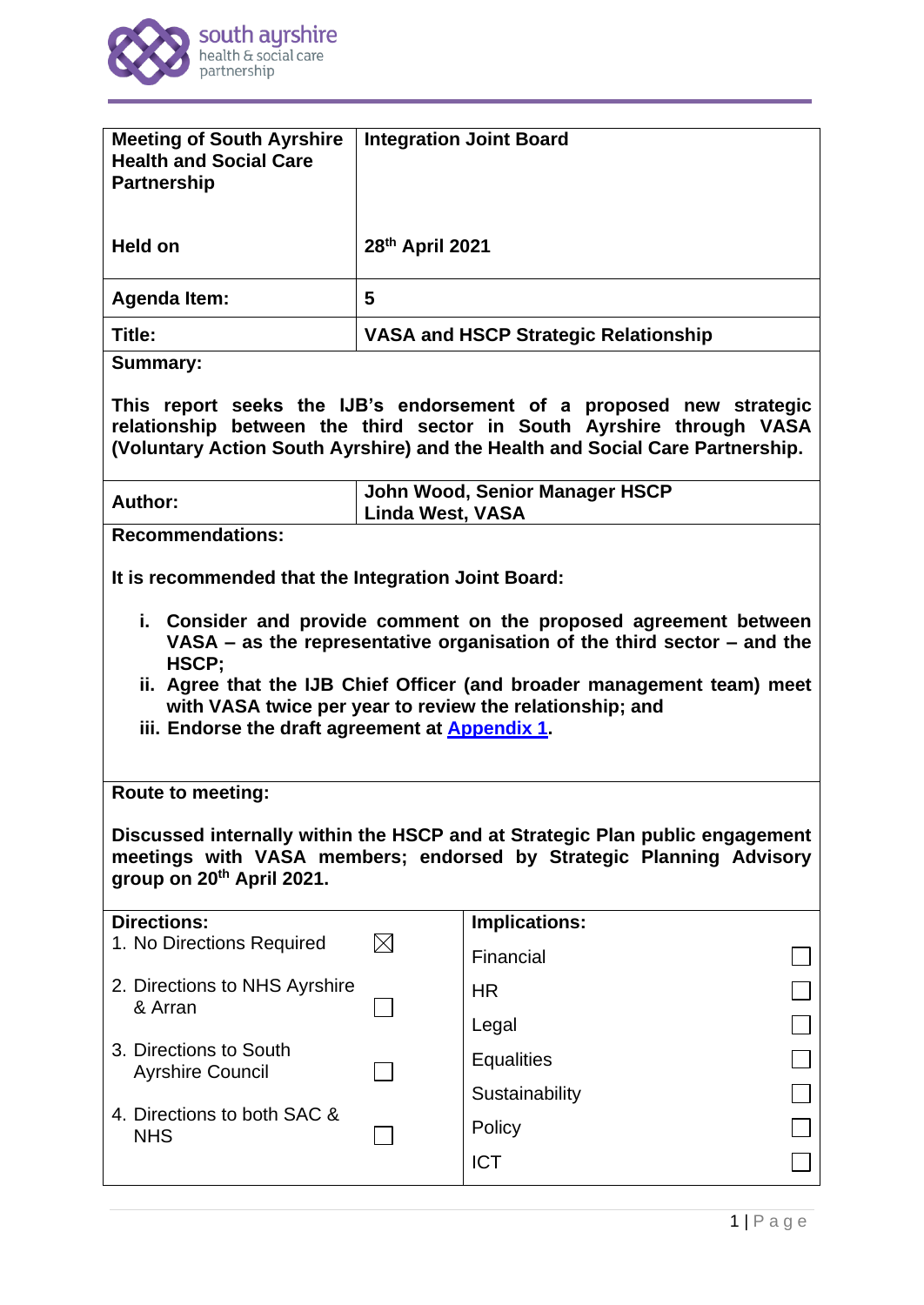

# **VASA and HSCP Strategic Relationship**

## **1. PURPOSE OF REPORT**

1.1 This report seeks the IJB's endorsement of a proposed new strategic relationship between the third sector in South Ayrshire through VASA (Voluntary Action South Ayrshire) and the Health and Social Care Partnership.

#### **2. RECOMMENDATION**

- **2.1 It is recommended that the Integration Joint Board:**
	- **i. Consider and provide comment on the proposed agreement between VASA – as the representative organisation of the third sector – and the HSCP;**
	- **ii. Agree that the IJB Chief Officer (and broader management team) meet with VASA twice per year to review the relationship; and**
	- **iii. Endorse the draft agreement at [Appendix 1.](http://www.south-ayrshire.gov.uk/health-social-care-partnership/documents/Item%205%20-%20HSCP%20Agreement%20with%20Third%20Sector%20APP%201%20IJB%202021%2004%2028.pdf)**

#### **3. BACKGROUND INFORMATION**

- 3.1 South Ayrshire IJB recently approved a refreshed Strategic Plan for the Health and Social Care Partnership, developed with the support of engagement by VASA (Voluntary Action South Ayrshire) representing third sector organisations in South Ayrshire. The Strategic Plan emphasises the importance of partnership working and specifically recognises the contribution of the third sector to improving outcomes for the people of South Ayrshire.
- 3.2 The HSCP is clear that it cannot achieve its objectives without the support of the third sector  $-$  a fact that was particularly apparent throughout the initial 'lockdown' period of the pandemic during which VASA and its members provided vital support to the community.
- 3.3 In order to build on this positive relationship between the third sector and the HSCP, formalise it and provide future commitment to it, a partnership agreement is proposed at Appendix 1. Although this work has been led and developed locally, primarily by VASA, it also reflects national work to develop a strategic partnership between [COSLA and the SCVO](https://scvo.scot/p/42681/2021/03/15/scvo-enters-new-strategic-partnership) (Scottish Council of Voluntary Organisations).

## **4. REPORT**

4.1 It is hoped that the Agreement at Appendix 1 contributes to and underpins the positive growing relationship between South Ayrshire HSCP and the Third Sector in South Ayrshire and displays a shared vision and clear ways of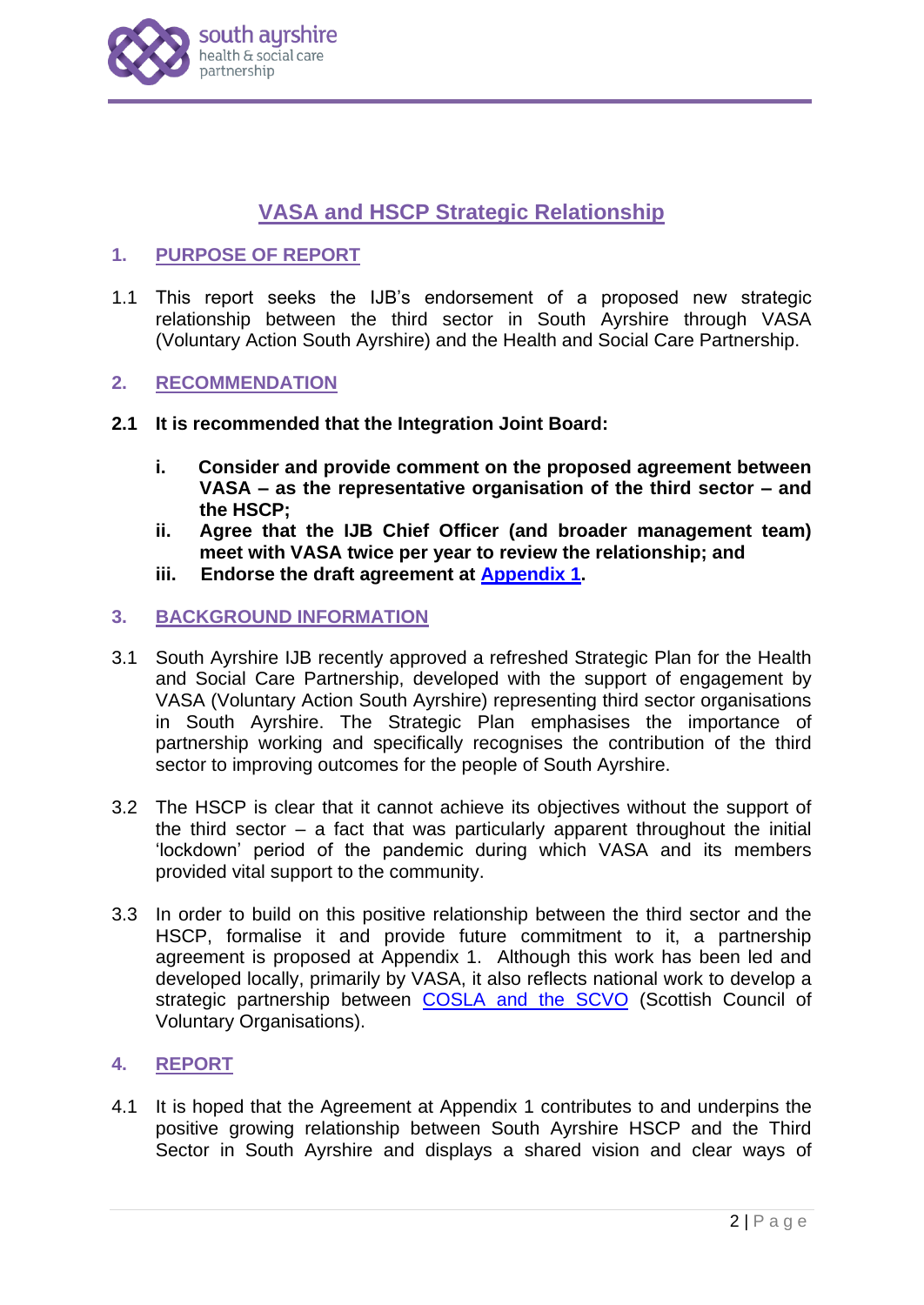

working that will further strengthen the partnership, demonstrating collaborative, co-produced and joined up working; supporting communities together.

- 4.2 It recognises and validates the Scottish Government mandated role of the Third Sector Interface (VASA) and the national commitment to including the Third Sector in the Integrated Joint Board (IJB) Strategic Planning. It sets out a structure for joint working, bringing localism within communities, embedding the power of partnership working for the benefit of South Ayrshire's people.
- 4.3 South Ayrshire HSCP and the Third Sector, which includes community groups, voluntary organisations, faith groups, charities and social enterprises have different approaches, different cultures, and face different challenges. The South Ayrshire Health and Social Care Strategic Plan aspires to support people to live in communities that are inclusive, empowered, and resilient. Therefore, there is a shared interest in the wellbeing and sustainable development and empowerment of the people in South Ayrshire.
- 4.4 Both the Third and Independent Sectors should therefore be recognised and appreciated as equal partners for their commitment and contribution to our communities. By building effective relationships between Third and Independent Sectors and the Health and Social Care statutory services, partners we are pledging to strengthen the Health and Social Care Sector as a whole, bringing greater collaboration and delivering real benefits to the people of South Ayrshire.
- 4.5 Ultimately, both sectors prioritise the wellbeing of the South Ayrshire community. Partners should recognise the value in the different roles played by the statutory sector and the Third Sector and that there is also a right for Third Sector organisations to disagree, debate and challenge decisions.
- 4.6 The Third Sector Interface (VASA) will collaborate effectively to ensure that the Third Sector of South Ayrshire has the opportunity and the means to participate in and engage in discussions that harness the voice of communities. The HSCP will also work with Vasa and Scottish Care locally to ensure a collaborative approach to commissioning services where possible, in partnership with the community and the people we support. Ensuring that the Third and Independent Sectors have the opportunity to work to continuously improve and enhance relationships that build strong trust and confidence that their voice is actively listened to and reflected. Investing in the voice of the people and the relationships built between Third Sector services and the communities they serve.
- 4.7 The should note, in particular, the separate but invaluable relationship between the HSCP and independent sector providers of care who are represented by Scottish Care. Locally, we enjoy a strong relationship with Scottish Care and we have engaged with them around how their members also fit into and will benefit from this agreement.

# **5. STRATEGIC CONTEXT**